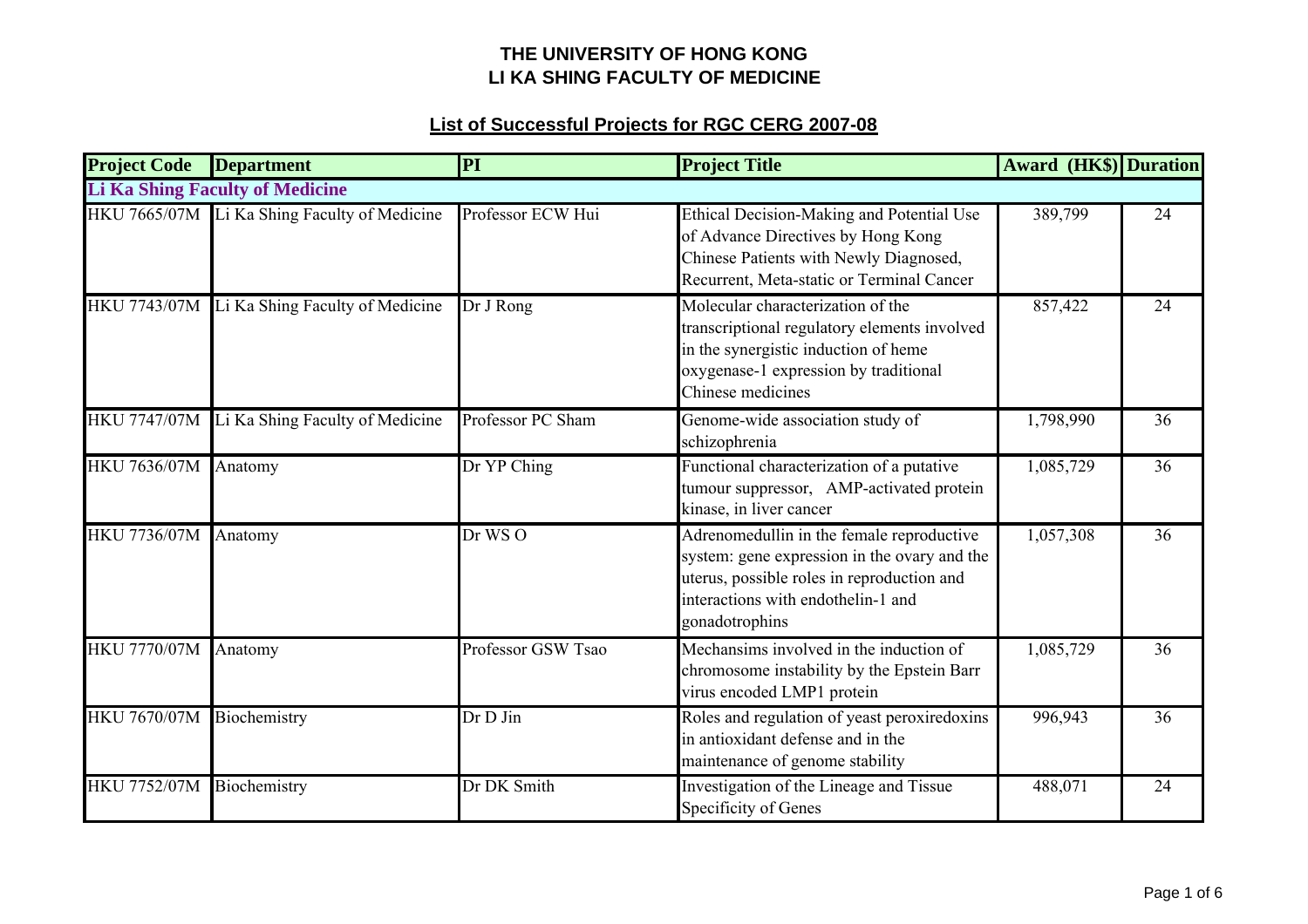| HKU 7765/07M Biochemistry |                          | Dr JA Tanner         | Identification, validation and characterization<br>of the eukaryotic enzymes and regulators of<br>inorganic polyphosphate metabolism             | 1,157,650 | 36              |
|---------------------------|--------------------------|----------------------|--------------------------------------------------------------------------------------------------------------------------------------------------|-----------|-----------------|
| <b>HKU 7817/07M</b>       | Biochemistry             | Dr Z Zhou            | Lamin C in Development and Tumorigenesis                                                                                                         | 1,662,079 | 36              |
| <b>HKU 7656/07M</b>       | <b>Clinical Oncology</b> | Professor XY Guan    | Characterization of role and mechanism of<br>eIF-5A2 in tumor metastasis                                                                         | 1,187,199 | $\overline{36}$ |
| HKU 7626/07M              | Medicine                 | Professor BMY Cheung | Do biomarkers of inflammation and obesity<br>predict the development of hypertension in<br>Hong Kong Chinese?                                    | 900,039   | 27              |
| <b>HKU 7661/07M</b>       | Medicine                 | Professor SL Ho      | The role of neuronal uncoupling proteins<br>(UCPs) in mitochondrial dysfunction in<br>Parkinson's disease (PD)                                   | 905,112   | 36              |
| HKU 7664/07M              | Medicine                 | Dr CK Hui            | Toll-like Receptor 7 signaling and its<br>implications on regulatory T cells in hepatitis<br><b>B</b> infection                                  | 1,086,658 | 36              |
| <b>HKU 7667/07M</b>       | Medicine                 | Professor MSM Ip     | Exploration of the role of adipocyte fatty acid<br>binding protein in the association of<br>obstructive sleep apnea and metabolic<br>dysfunction | 957,132   | 24              |
| HKU 7674/07M              | Medicine                 | Professor AWC Kung   | To identify susceptibility gene(s) at the<br>BMND2 locus on chromosome 1q21-23 for<br>bone mineral density variation in Chinese                  | 1,118,658 | 24              |
| <b>HKU 7676/07M</b>       | Medicine                 | Professor YL Kwong   | The role of Pin1 in tumour invasion and<br>metastasis in hepatocellular carcinoma                                                                | 1,095,876 | 36              |
| <b>HKU 7678/07M</b>       | Medicine                 | Professor KN Lai     | Podocyte injury in IgA nephropathy                                                                                                               | 1,448,992 | 36              |
| HKU 7682/07M              | Medicine                 | Professor HY Lan     | Specific Role of Smads in diabetic<br>nephropathy                                                                                                | 1,252,647 | 36              |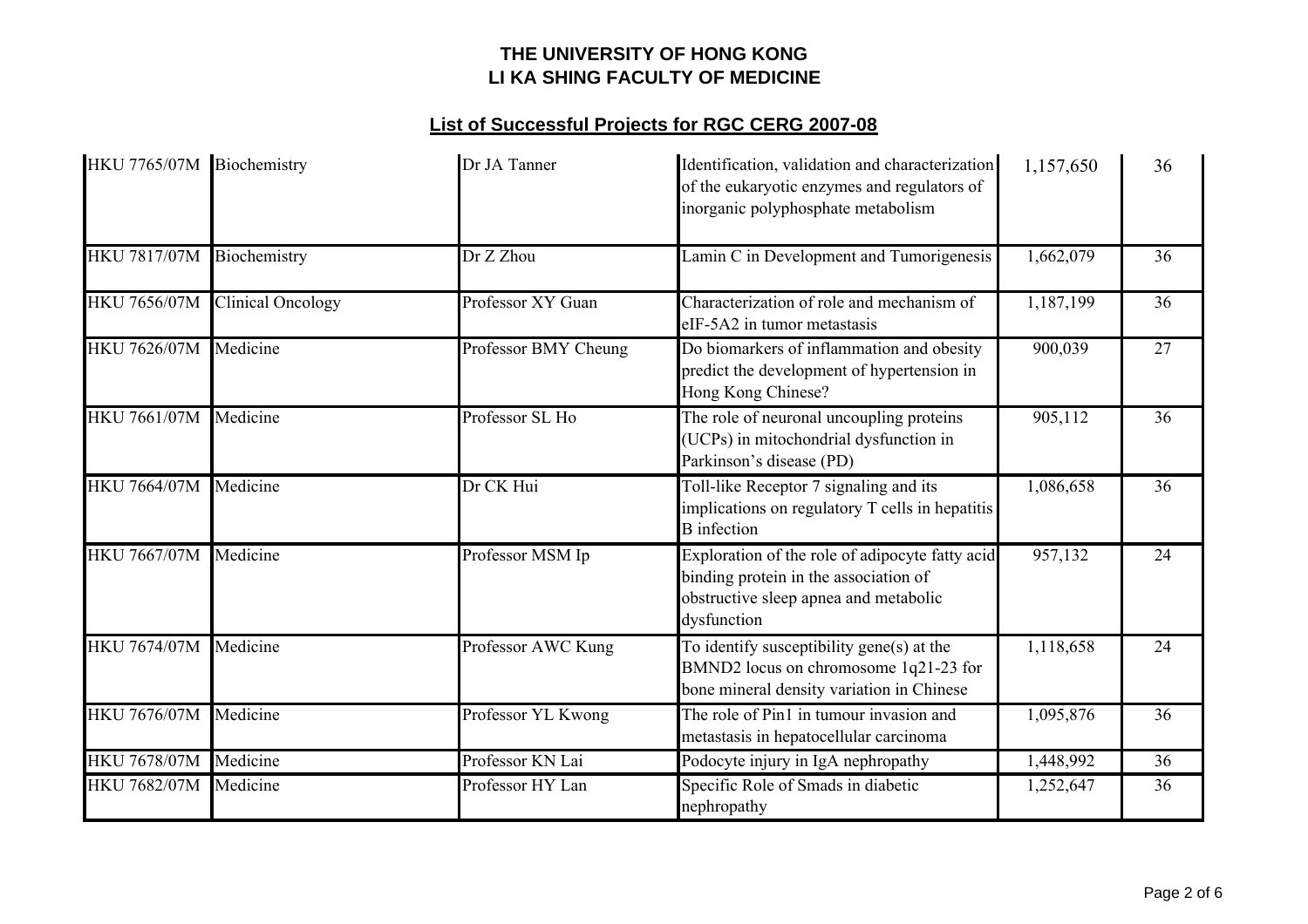| HKU 7697/07M Medicine |                               | Dr JCK Leung         | IgA1 molecules from familial IgAN: a more<br>pathogenetic entity?                                                                                                                      | 984,376   | 24              |
|-----------------------|-------------------------------|----------------------|----------------------------------------------------------------------------------------------------------------------------------------------------------------------------------------|-----------|-----------------|
| <b>HKU 7764/07M</b>   | Medicine                      | Dr SCW Tang          | Mapping the molecular footprints and<br>therapeutic targets of diabetic nephropathy                                                                                                    | 1,085,729 | 36              |
| <b>HKU 7771/07M</b>   | Medicine                      | Dr EWC Tse           | Post-translational regulation of survivin by<br>peptidy-proplyl-isomerase Pin1 in<br>hepatocellular carcinoma                                                                          | 791,466   | $\overline{24}$ |
| <b>HKU 7777/07M</b>   | Medicine                      | Dr M Wang            | Prevalence and Clinical Implications of<br><b>Exercise-Induced Left Ventricular</b><br>Dyssynchrony Detected by<br>Echocardiography In Patients with Coronary<br><b>Artery Disease</b> | 700,896   | 24              |
| <b>HKU 7797/07M</b>   | Medicine                      | Dr A Xu              | APPL1 as a Novel Modulator of Endothelial<br>Nitric Oxide Production and Endothelium-<br>dependent Vasodilation                                                                        | 1,258,228 | 30              |
| <b>HKU 7619/07M</b>   | Microbiology                  | Dr H Chen            | Mapping antigenic sites on haemagglutinin<br>antigen (HA) of H5N1 virus with a panel of<br>H5 specific monoclonal antibodies                                                           | 385,586   | $\overline{24}$ |
| <b>HKU 7687/07M</b>   | Microbiology                  | Dr SKP Lau           | The role of bats in the origin of severe acute<br>respiratory syndrome coronavirus                                                                                                     | 740,731   | 24              |
| <b>HKU 7737/07M</b>   | Microbiology                  | Professor JSM Peiris | Effector roles of cytokine cascades in the<br>pathogenesis of human H5N1 disease                                                                                                       | 1,397,226 | 36              |
| <b>HKU 7793/07M</b>   | Microbiology                  | Professor PCY Woo    | Mechanistic characterization of a novel<br>virulence factor, Mp1p, in Penicillium<br>marneffei                                                                                         | 948,252   | 36              |
| <b>HKU 7627/07M</b>   | Orthopaedics and Traumatology | Professor KMC Cheung | Roles and properties of notochordal<br>descendent cells in the intervertebral disc                                                                                                     | 882,789   | 36              |
| <b>HKU 7147/07E</b>   | Orthopaedics and Traumatology | Dr WW Lu             | Functionalized multiwalled carbon nanotubes<br>reinforced Sr-HA bioactive bone cement                                                                                                  | 455,805   | $\overline{24}$ |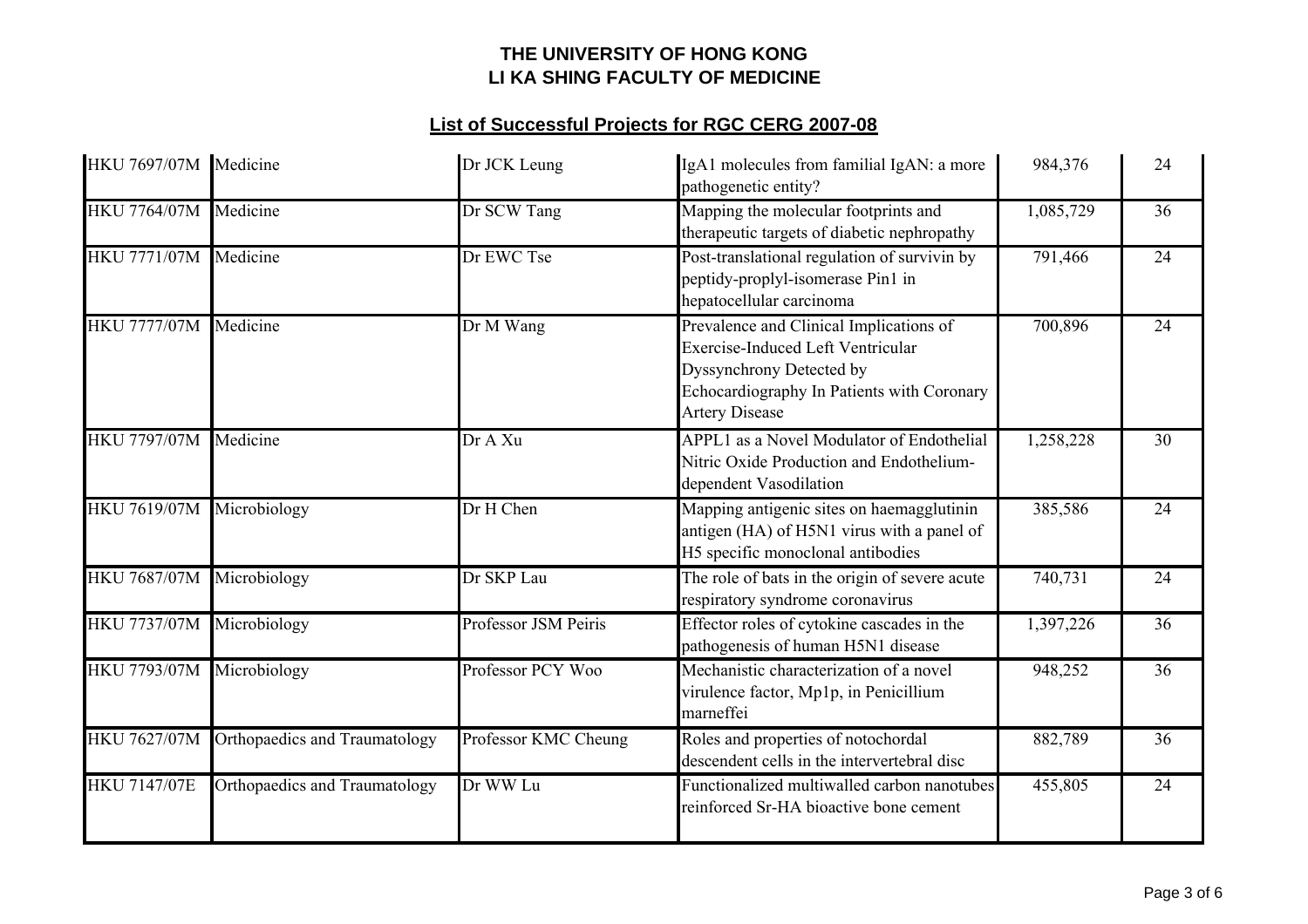| <b>HKU 7185/07E</b> | Orthopaedics and Traumatology          | Dr KWK Yeung   | Development of Novel Biodegradable<br>Metallic Materials for Orthopedics                                                                                                       | 739,200   | 36 |
|---------------------|----------------------------------------|----------------|--------------------------------------------------------------------------------------------------------------------------------------------------------------------------------|-----------|----|
| <b>HKU 7633/07M</b> | Paediatrics and Adolescent<br>Medicine | Dr YF Cheung   | Impact of Iron Overload on Left Ventricular<br>Torsion in Patients with Beta-Thalassaemia<br>Major                                                                             | 629,696   | 24 |
| <b>HKU 7634/07M</b> | Paediatrics and Adolescent<br>Medicine | Dr AKS Chiang  | Longitudinal study of phenotypic changes<br>and functionality of Epstein-Barr virus<br>(EBV)-specific CD8+T cell responses in<br>symptomatic and asymptomatic EBV<br>infection | 1,034,994 | 36 |
| <b>HKU 7637/07M</b> | Paediatrics and Adolescent<br>Medicine | Dr SSS Chiu    | A comparison study of humoral and cellular<br>immune responses in very young infants after<br>intradermal versus intramuscular injection of<br>influenza vaccine               | 670,717   | 18 |
| <b>HKU 7685/07M</b> | Paediatrics and Adolescent<br>Medicine | Dr ASY Lau     | HIV Suppression of the Interferon-gamma<br>Signaling Pathway and Autophagy:<br>implications for Mycobacterial Pathogenesis                                                     | 1,230,432 | 24 |
| <b>HKU 7774/07M</b> | Paediatrics and Adolescent<br>Medicine | Dr W Tu        | Immune Defense of Human gammadelta-T<br>Cells against Influenza A Viruses                                                                                                      | 740,731   | 24 |
| <b>HKU 7673/07M</b> | Pathology                              | Dr US Khoo     | Splicing variant profiling in relation to<br>Estrogen Receptor gene expression in<br>Chinese breast cancer                                                                     | 882,627   | 24 |
| HKU 7735/07M        | Pathology                              | Dr JM Nicholls | Tissue tropism and cytokine production<br>within the upper and lower respiratory tract<br>of humans following influenza virus<br>infection                                     | 667,673   | 24 |
| <b>HKU 7753/07M</b> | Pathology                              | Dr JCC So      | Role of Chromosomal 6q23 Region in the<br>Modulation of HbF Production                                                                                                         | 1,418,616 | 36 |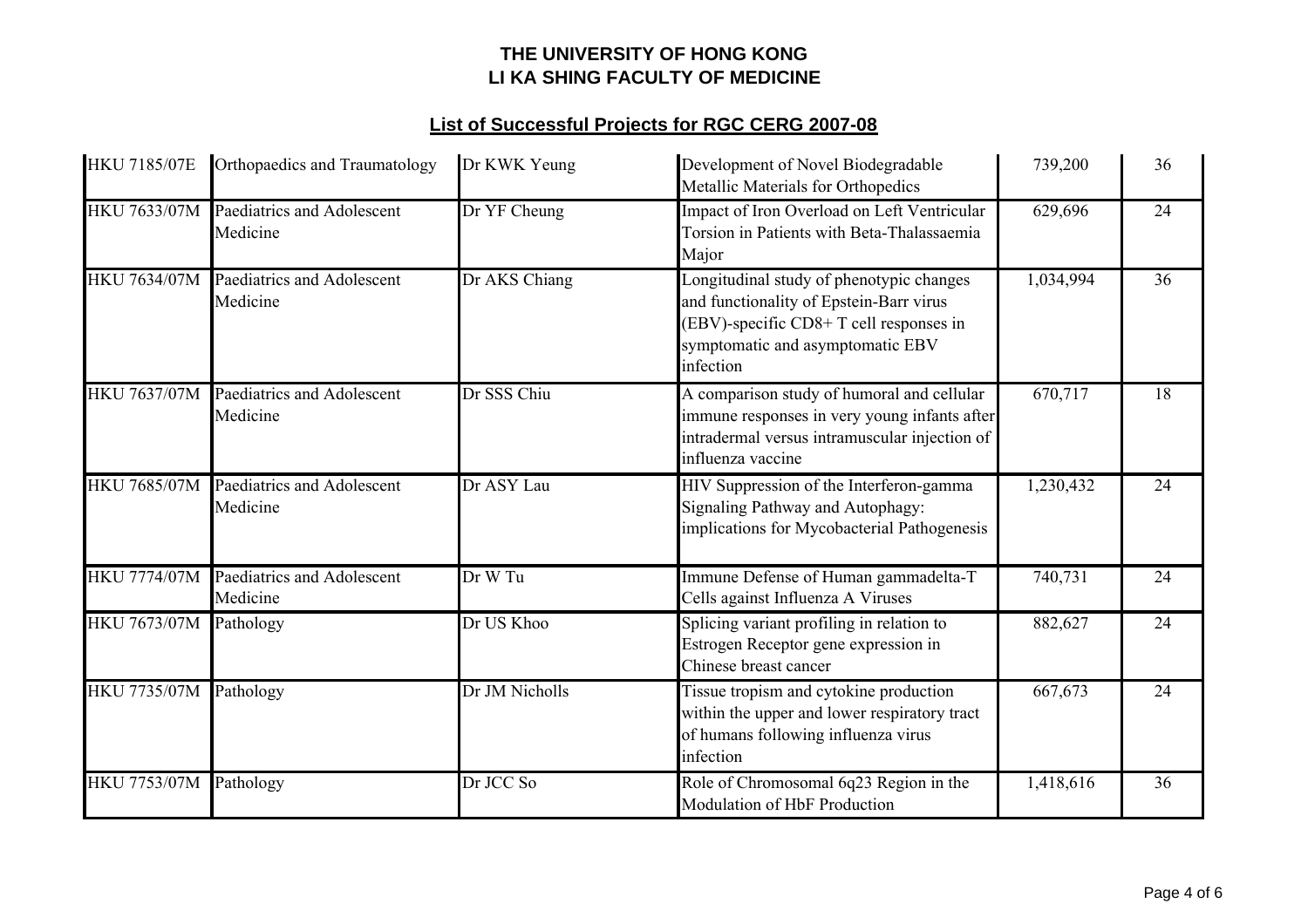| HKU 7756/07M Pathology |              | Professor G Srivastava   | Genetic and epigenetic mechanisms and<br>clinicopathological significance of the<br>silencing of a 6q22.33-q23.2 putative tumor<br>suppressor PTPRK (protein tyrosine<br>phosphatase, receptor type, kappa) gene in<br>extranodal NK/T-cell lymphoma, nasal type | 1,448,992 | 36              |
|------------------------|--------------|--------------------------|------------------------------------------------------------------------------------------------------------------------------------------------------------------------------------------------------------------------------------------------------------------|-----------|-----------------|
| HKU 7798/07M           | Pathology    | Dr JWP Yam               | Nucleocytoplasmic shuttling mechanism of<br>DLC1 tumor suppressor in liver cancer                                                                                                                                                                                | 1,388,110 | 36              |
| <b>HKU 7696/07M</b>    | Pharmacology | Dr GPH Leung             | Nimodipine suppresses chemokine release<br>via inhibition of adenosine uptake in<br>endothelial cells                                                                                                                                                            | 954,000   | 30              |
| <b>HKU 7699/07M</b>    | Pharmacology | Dr SWS Leung             | Regulation of endothelial-derived<br>hyperpolarizing factor-mediated responses in<br>physiological and pathological conditions                                                                                                                                   | 1,088,534 | 36              |
| <b>HKU 7723/07M</b>    | Pharmacology | Professor RYK Man        | Mechanism for the modulation of vascular<br>function by flavonoids                                                                                                                                                                                               | 1,065,435 | $\overline{36}$ |
| <b>HKU 7775/07M</b>    | Pharmacology | Professor PMGR Vanhoutte | <b>Endothelium-Derived Contracting Factor</b><br>(EDCF) in Spontaneous Hypertension                                                                                                                                                                              | 791,466   | 24              |
| HKU 7614/07M           | Physiology   | Professor YS Chan        | Postnatal $\gamma$ -aminobutyric acid transmission is<br>critical for the formation of a three-<br>dimensional spatial map                                                                                                                                       | 1,408,404 | 36              |
| <b>HKU 7691/07M</b>    | Physiology   | Professor HC Lee         | A calcium-signaling pathway mediated by<br>cyclic ADP-ribose and NAADP                                                                                                                                                                                           | 1,546,403 | 36              |
| <b>HKU 7762/07M</b>    | Physiology   | Professor F Tang         | Adrenomedullin as a new metabolic<br>hormone: its metabolic actions in the skeletal<br>muscles, adipose tissues and liver, interaction<br>with endothelin and other adipokines, and<br>possible roles in metabolic syndrome                                      | 984,259   | 36              |